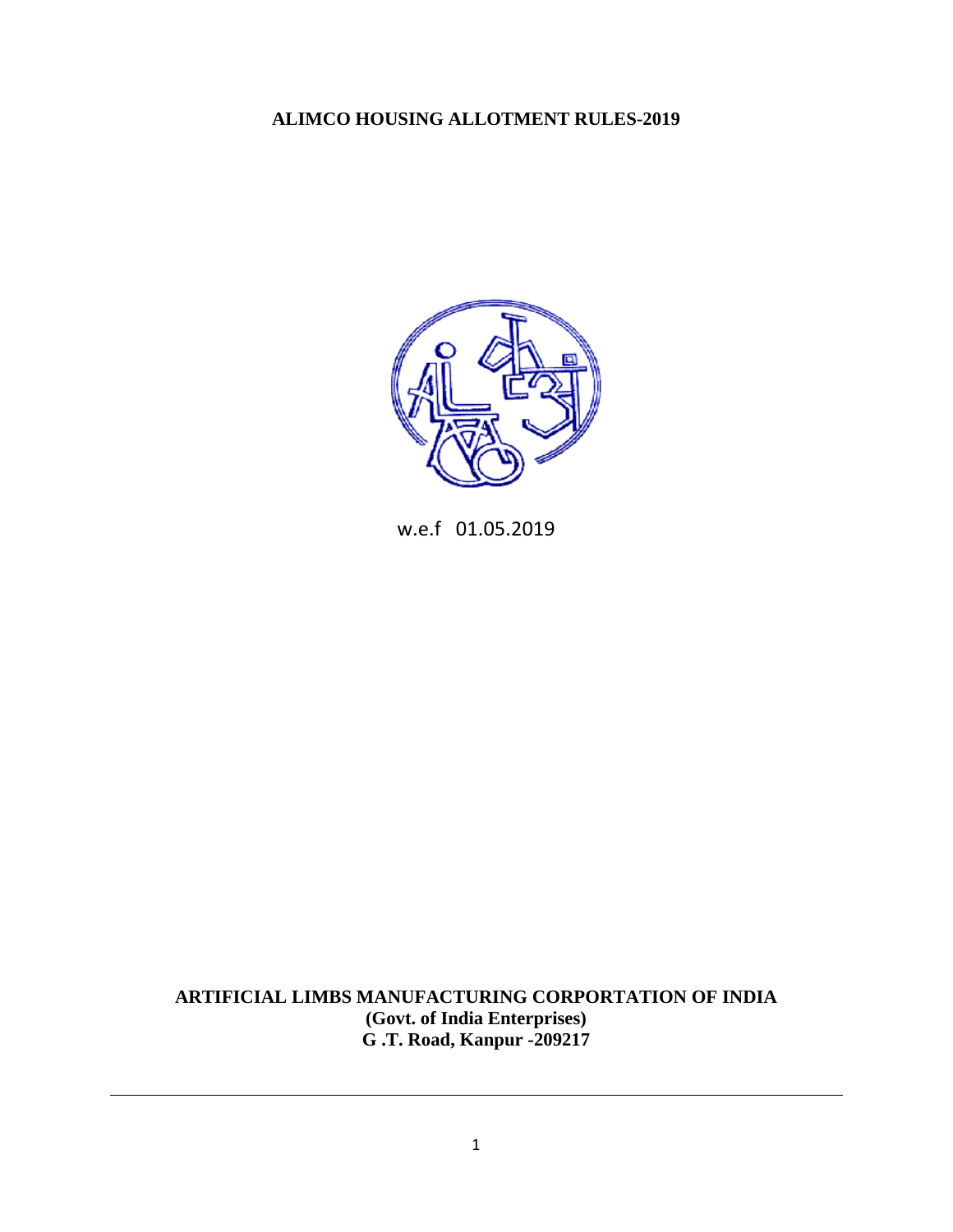## **1. ELIGIBILITY**

These rules will be called the ALIMCO Housing Allotment Rules 2019 and will be applicable to all regular full time employees of the Corporation including deputationists, but excluding full time stipendiary trainees covered under the Apprentice Act 1961 and person employed on temporary, casual on daily basis. These rules will supersede all the existing rules on this subject and will come into force with **effect from 01.05.2019.** These rules will be applicable to residential accommodation owned by the Corporation.

## **2. DEFINITIONS:**

ln these rules unless the subject or context otherwise requires:

(i) **ALLOTMENT:** Means the grant of permission to employees, to use any quarters of the Corporation for residential purposes only for such periods as permitted, during and in course of their employment and subject to these Allotment Rules.

(ii) **ALLOTTEE:** Means the person in whose favour an allotment is made by the Corporation and who has taken over the Residence allotted from the prescribed authority in the prescribed manner.

(iii) **CORPORATION:** Means Artificial Limbs Manufacturing Corporation of India

(iv) **EMPLOYEES**: Means Regular Employees of the Artificial Limbs Manufacturing Corporation of India.

(v) **FAMILY** means the family members as declare by the employees to the Corporation from time to time

(vi) **LICENCE FEE** means the sum of money payable monthly in respect of any type of residence allotted to an employee under these rules and shall be such as may be decided from time to time by the Competent Authority .

(vii) **HOUSE ALLOTMENT COMMITTEE** means a committee to consider allotment of residence and exercise such other functions as are provided in these rules.

(viii) **COMPETENT AUTHORITY-** Means Chairman & Managing Director of the Corporation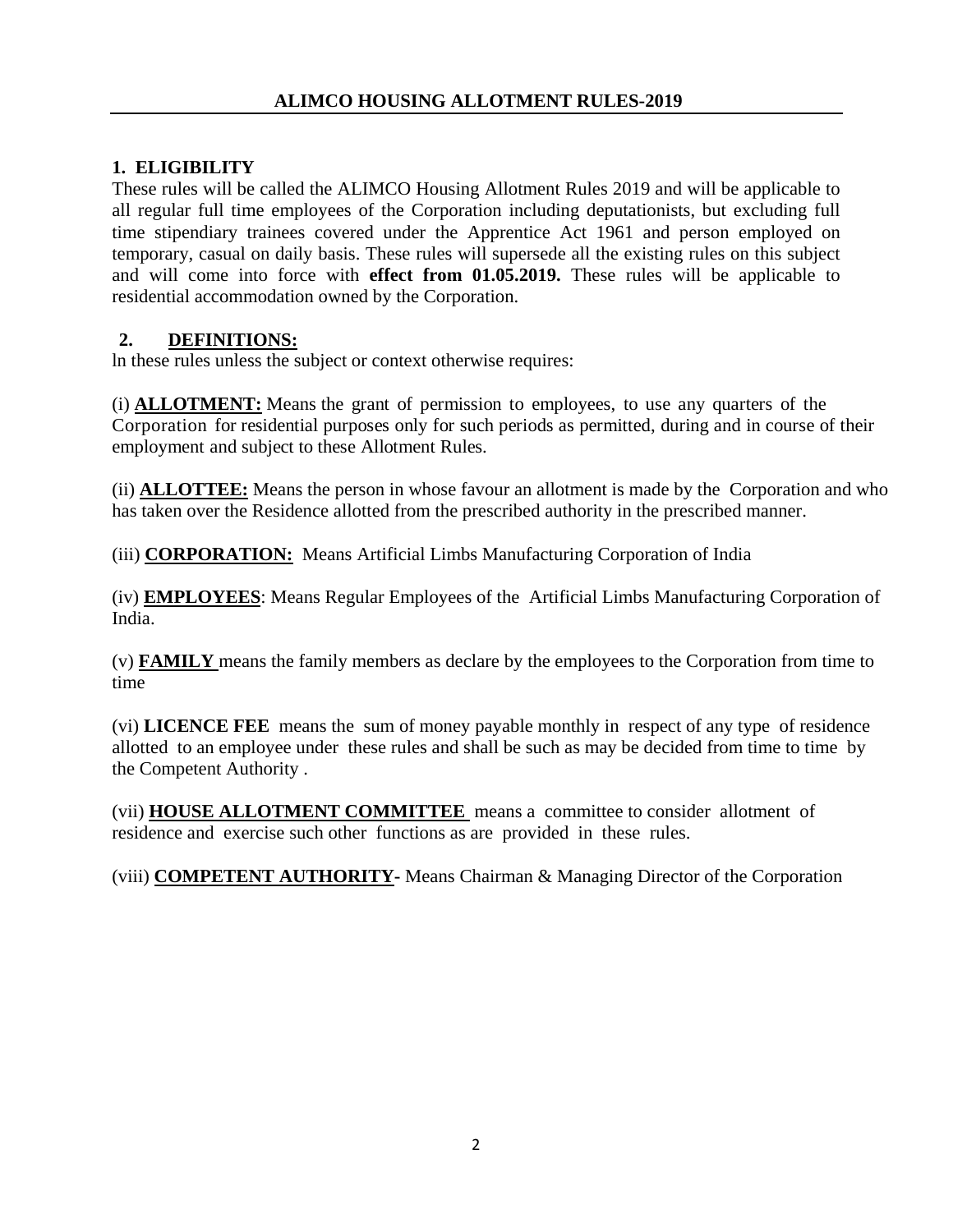#### **3. CATEGORIES OF RESIDENCES:**  Type wise Eligibility:

| Grade                       | <b>Designation &amp; Pay Scales</b>                                                                                                                              | Eligibility-<br>(Type of Quarters) |
|-----------------------------|------------------------------------------------------------------------------------------------------------------------------------------------------------------|------------------------------------|
| CMD Schedule C $&$<br>$E-7$ | CMD in the pay scale of Rs.160000-<br>290000 and GM in the pay scale of Rs.<br>100000-260000/- (E-7)                                                             | TYPE-C                             |
| $0E-5$ to $E-6$             | Officers in the pay scale of Rs.90000-<br>240000 (E-6) and Rs. 80000-220000/-<br>$(E-5)$                                                                         | TYPE-C                             |
| $E-2$ to $E-4$              | Officer in the pay scale of Rs.70000-<br>200000/- (E-4), Rs.60000-180000 (E-3),<br>Rs. $50000 - 160000$ (E-2)                                                    | TYPE-C                             |
| $E-0 & E-1$                 | Officers $(E-0)$ in the pay scale of Rs<br>30000-120000/- & Rs. 40000-140000-<br>$(E-1)$                                                                         | TYPE-B                             |
| Group D to H                | Workmen Group D, E, F, G, H in the pay<br>scale of<br>Rs. 18790-64130/Rs.<br>19430-67500/- Rs.23530-80630/- Rs.<br>25310-86630/ Rs.27090-92630/<br>respectively. | TYPE-B                             |
| Group $A$ to $C$            | Workmen Group A, B, C in the pay scale<br>of Rs.16400-56070/17110-58500/-17820-<br>61130 respectively.                                                           | TYPE-A                             |

**Note:-** (i). The charges of electricity rates, water charge & others charges for the allottees will be decided by the Competent Authority from time to time .

(ii) **The Accommodation provided to Executives, Corporation would bear the Income Tax liability on the non-monetary perquisite of which 50% shall be loaded within the ceiling of 35% of Basic Pay on perks and allowances.**

#### **4. CONSTITUTION OF HOUSE ALLOTMENT COMMITTEE**

- **(1) Composition –** The House Allotment Committee shall consist of the following:
- (i) General Manager-Chairman
- (ii) HoD of Finance Department-Member
- (iii) HoD of SP&C Department-Member
- (iv) HoD of P&A Department-Member
- (v) One representative of the Recognized Union
- (vi) Welfare Officer Member Secretary

CMD is competent to change/ nominate/replace House Allotment Committee Members. The management will ensure adequate strengthening of the House Allotment Committee so as to enable it to discharge its duties/responsibilities expeditiously, smoothly and efficiently.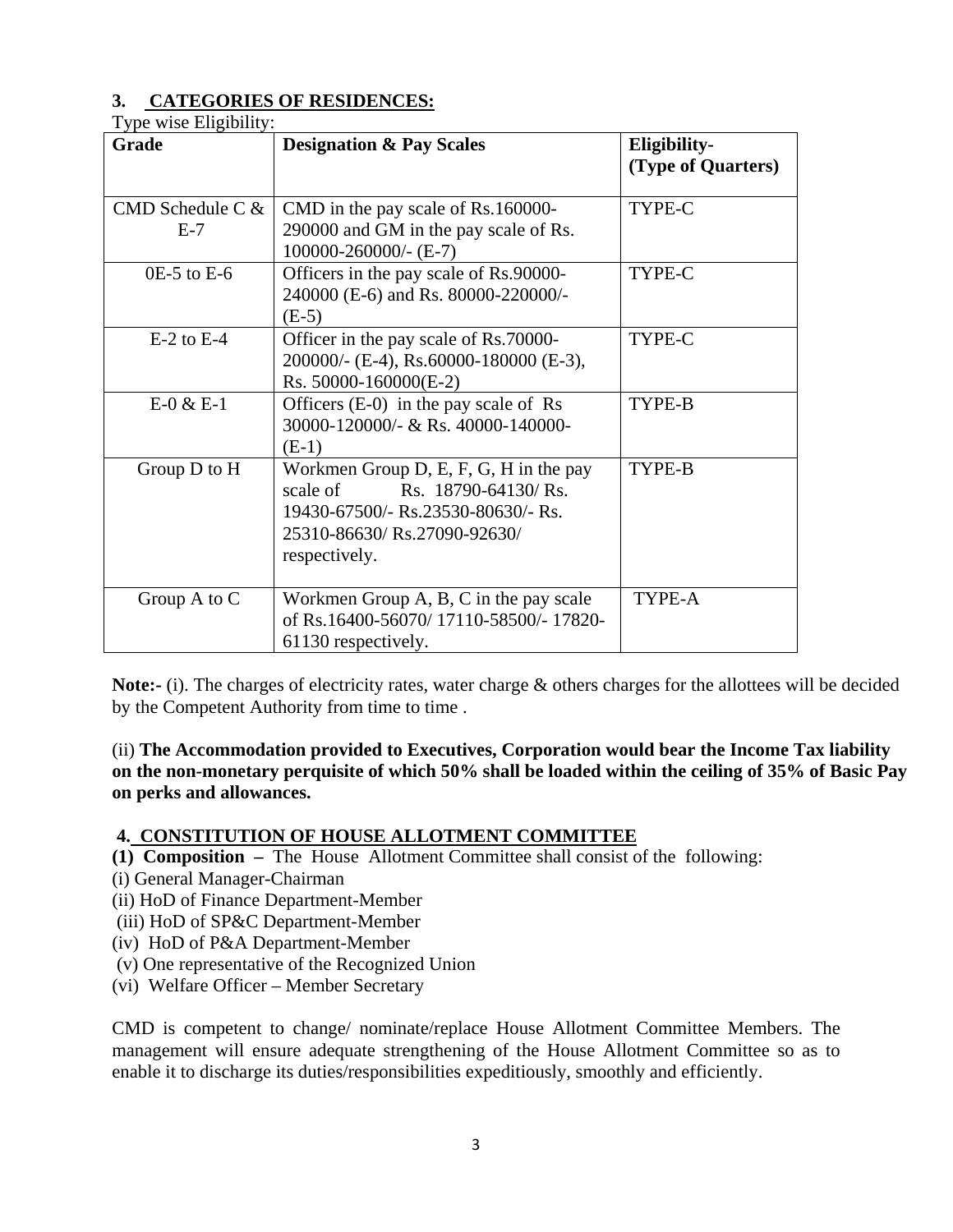**(2) FUNCTIONS:** The House Allotment Committee shall:

(a) Decide allotment of residences under the provisions of these rules;

(b) Ensure proper utilization of residences;

(c) Exercise powers of cancellation of allotment and take any other action against the allottees for breach of rules and conditions for allotment of residences; and

 (d) consider and decide all other matters relating to the Corporation residences as may be referred to it from time to time by the Competent authorities.

The Allotment of Quarters for GM/CMD will be decided by the Competent Authority

## **5. PROCEDURE FOR INVITING APPLICATION FOR ALLOTMENT**

 (1) The P&A Department shall issue necessary circular to invite applications for allotment in Form A for various categories of residence. No application shall be entertained after last date. The Corporation is not bound to provide residential accommodation to any employee but subject to availability of accommodation maintained by the Corporation to house its own employees. The employee may on application, be given quarters, for residence for such periods as may be directed by the Competent Authority subject to and in accordance with these rules. Any employee who desires to reside in any of the quarters of the Corporation in accordance with and under these rules, may apply to the Personnel & Administration Department in the prescribed form for the purpose.

 (2) Applications for allotment of houses in **Form "A**" in order of seniority shall be sent by the Head of P&A Departments along with a consolidated **Form "B"** under his signatures, to the Chairman, House Allotment Committee. Applications sent directly to the Chairman, House Allotment Committee shall not be considered.

 (3) The Allotment of Corporation's quarter shall be done as per recommendation of the House allotment committee against the application in prescribed form and approval of Competent Authority.

(4) A residence, on falling vacant or becoming available for occupation, shall be allotted to an employee having the earliest If an employee fails to accept the allotment of a residence within 5 days from the date of receipt of letter or fails to take over possession within 10 days from the date of acceptance the offer stands cancelled and he will not be eligible for another allotment of that type for a period of one year from the date of issue of the offer.

(5) SC/ST quota will be 10% of the total number of quarters in the Corporation.

(6) Employees owning the house within 10 KMS Distance from the duty place, shall not be allotted quarter in the colony, henceforth.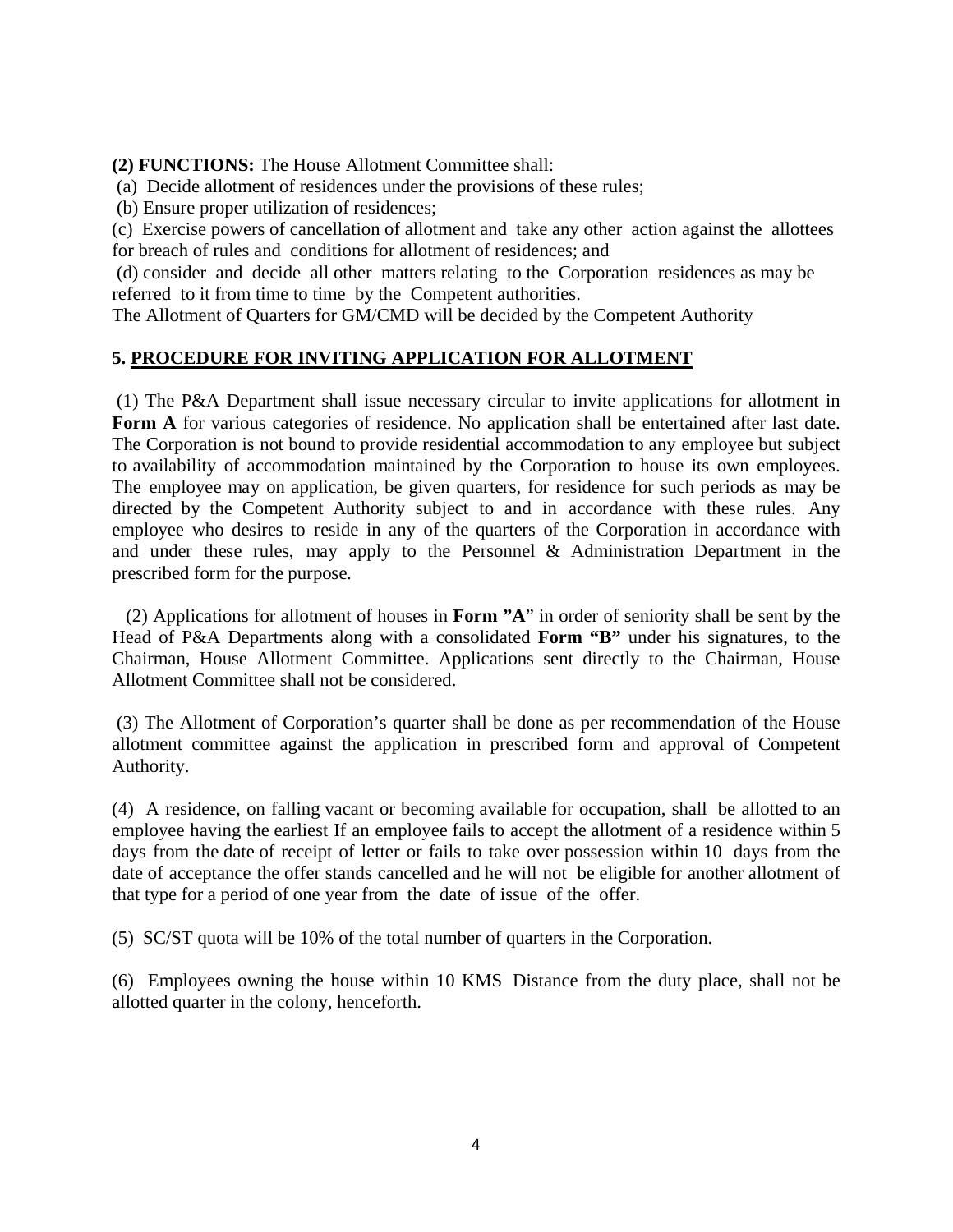## **6 . SENIORITY**

All allotment shall be made as per seniority in each category The Seniority shall be determined on the basis of following criteria

1 The seniority will be counted from the date of joining the Corporation.

 2-In case of an employee eligible for a higher category quarters his/her seniority shall be counted from the date of joining in the higher pay scale.

3-Where the date of joining of two or more employee is the same seniority amongst them will be determined by the basic pay. i.e. the employee drawing a higher basic pay will be considered senior to the employee drawing a lower basic pay.

4-Where the date of joining and the basic pay of two or more employees are the same, the seniority will be determined according to the date of birth, the elder employees shall be consider senior.

5-In case of an employee who becomes eligible for a higher category of house by virtue of his/her appointment in the higher scale, his/her seniority in lower category cadre will also be maintained so long as he/she does not get a house of his/her own category due to the nonavailability of houses.

6- Any other factor as may be determined by the Competent Authority

## 7. **PROVISIONS RELATING TO LICENCE FEE**

(1) Employees who are allotted housing accommodation by the will be charged licence fee at the following rates:

| Type of Flats | Area          | Amount (in Rs.) |
|---------------|---------------|-----------------|
|               | (in Sq.Meter) | (Per month)     |
|               | 55.33         | $470/-$         |
| B             | 71.84         | $680/-$         |
|               | 109.36        | $1270/-$        |

(2) Additionally, no HRA will be paid to employees allotted accommodation by the Corporation. Licence fee may be reviewed time to time by the Competent Authority.

## 8. **PREFERENCE IN ALLOTMENT OF QUARTER MADE EARLIER ALLOTMENT**

The preference will be given to those employees residing over the old Quarters of the Corporation for above 10 years which were abandoned now. CMD is empowered to relax the above limit of 10 years in case of employees belong to PwDs only.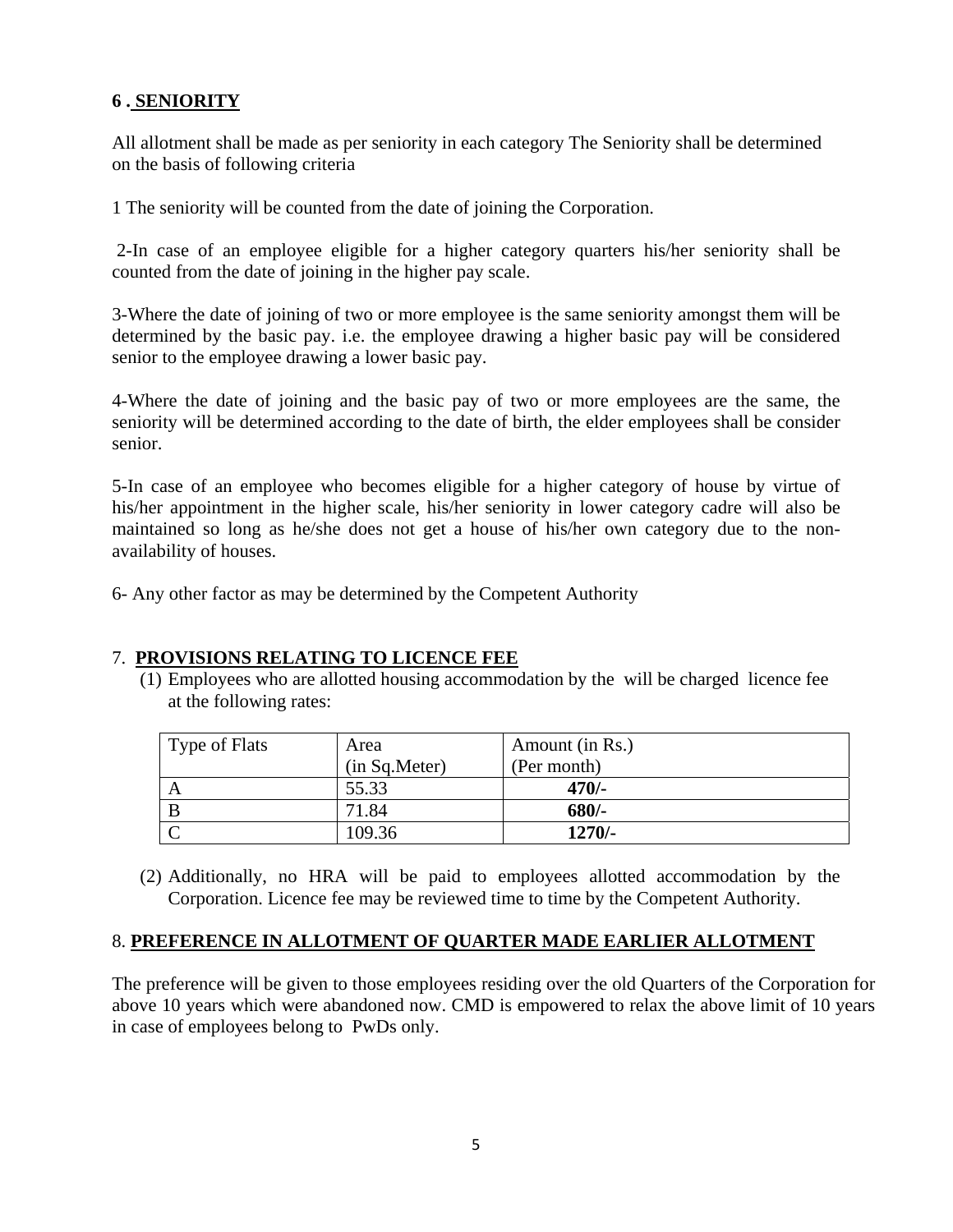## 9. **CHANGE OF RESIDENCE**

(1) Employees to whom residence of the same type has been allotted may apply for permission to mutually exchange their residence and permission for such exchange may be granted by the House Allotment Committee after due consideration of various circumstances and if both the employees reside in their mutually exchanged residence for at least six months from the date of approval of such exchange.

## 10. **DISCRETIONARY QUOTA/OUT OF TURN ALLOTMENT:**

**2 Quarters under type-A and 01 Quarter under type-B** will be made available under the discretionary quota of CMD at his discretion under the following circumstance:-

- (i) Under compelling circumstances to be placed in writing, CMD may exercise his discretion to allot accommodation/flat at other than the place of posting in exceptional cases.
- (ii) Medical grounds of self/spouse/dependent parents/dependent children or family members, duly recommended by HOD
- (iii) compassionate ground
- (iv) Other exigencies

## 11. **TRANSIT ACCOMODATION**:

- 1. **01 Quarter under TYPE-C** have to be earmarked as Transit accommodation. Transit accommodation shall be made available for serving employees on tour or other ALIMCO guest/ officials. Payment of HRA for stay in Transit Accommodation will not be deducted for one room under TYPE-C and this shall be reserved for CMD ALIMCO rates for availing Transit accommodation will be **Rs. 425/-** per day for stay upto 15 days. Beyond 15 days in a month 3 time of the normal charges will be charged. Transit accommodation will not be allowed beyond 20 days in a month. The rates will be reviewed from time to time by Competent Authority.
- 2. The Transit Accommodation for CMD will be well furnished and CMD is authorized to make expenditure to furnish the accommodation or any of the items as and when required.
- 3. The Corporation will make available the tea /Snacks /Lunch and dinner in the transit Accommodations on the rates to be fixed by CMD including employing manpower for this purpose on contract basis as and when required.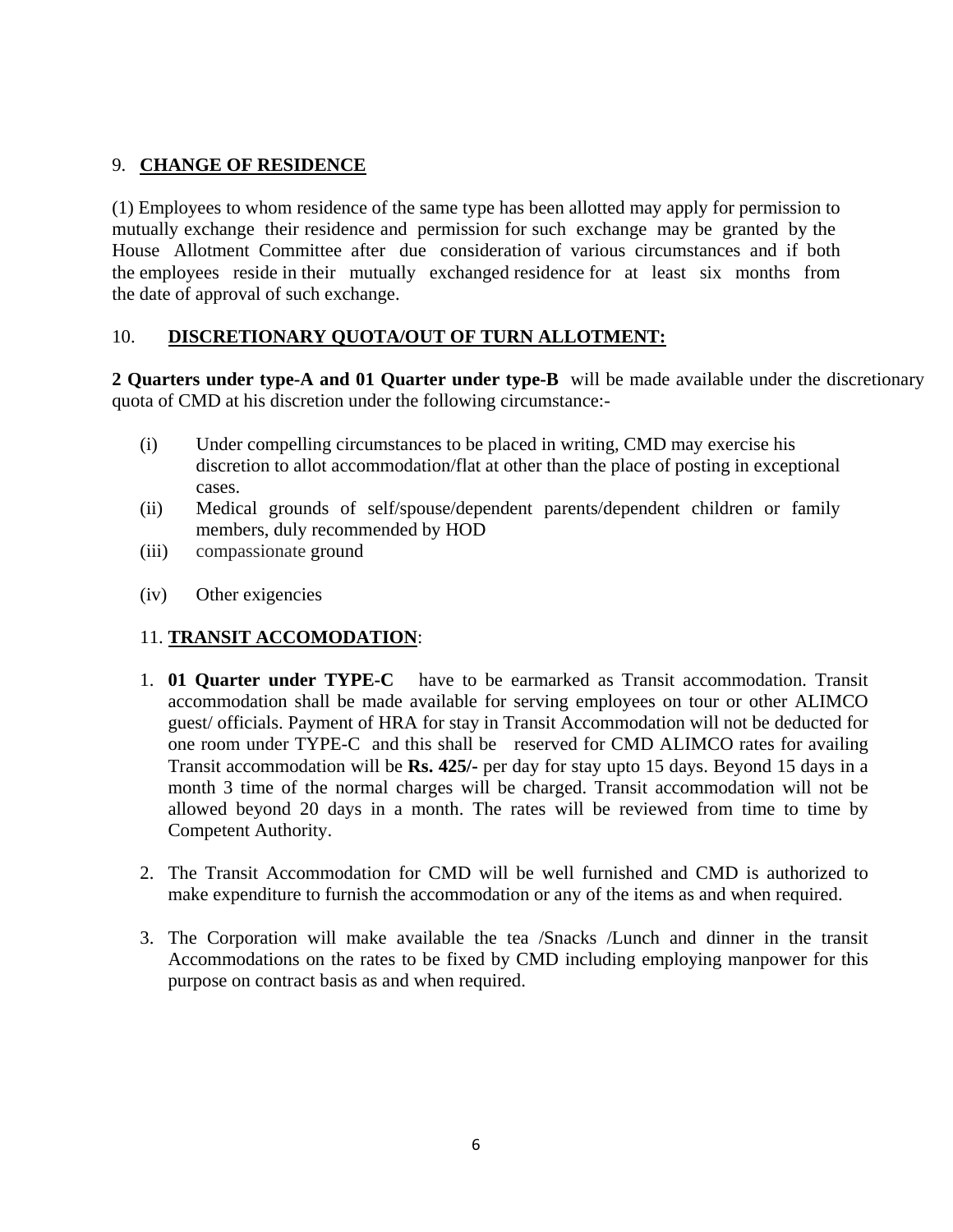### 12. **RETENTION/EXTENSION:**

Period for which retention of quarters is allowed in the event of the following:

| <b>CASE</b>                    | <b>RETENTION PERIOD</b>                                                     |
|--------------------------------|-----------------------------------------------------------------------------|
| Retirement                     | Three months at existing last drawn rate of HRA and<br>licence fee.         |
| Death of the allottee          | Six months at normal licence fee.                                           |
| Transfer of allottee           | Full period but no HRA will be paid and licese fees full<br>will be charged |
| Transfer at his own<br>request | Two months at last drawn HRA and licence fee.                               |

Note- However, in cases of exceptional circumstances CMD may approve retention of flats beyond above limit depending on merit of each case with specific conditions of deductions (HRA,/License Fee/Market rate)

## 13. **MAINTENANCE OF RESIDENCE ALLOTTED:**

(i) The employee who has been allotted a residence shall sign an inventory of fixtures and fittings at the time of taking over the residence and shall ensure its proper handing over to the Corporation at the time of its vacation.

(ii) The allottee shall not make any unauthorized additions/alterations to the residence allotted to him/her, nor would he/she be allowed to make any unauthorized construction there upon either of temporary or permanent nature.

 (iii) Allottees are strictly prohibited from keeping any domestic animals such as cows, buffallows, goats, pigs, monkeys or poultry in the residence and land.

(iv) No allottee shall **SUB-LET**, Save as otherwise expressly provided herein share or otherwise part with the possession of the whole or part of a residence.

## 14. **VACATION OF QUARTERS**

The allottee of the residence to the employee is consistent with and is dependant solely on his being in employment in the Corporation and therefore the moment the allottee dies, retires, resigns or is discharged from the services, terminated for any reason whatsoever or abandons the service or is otherwise made ineligible for the allotment of a residence or commits breach of the terms and conditions of the rules herein contained, the allotment shall stand cancelled forthwith unless specifically permitted to retain the residence. Requests for retention shall be processed by respective Personnel & Administration Department.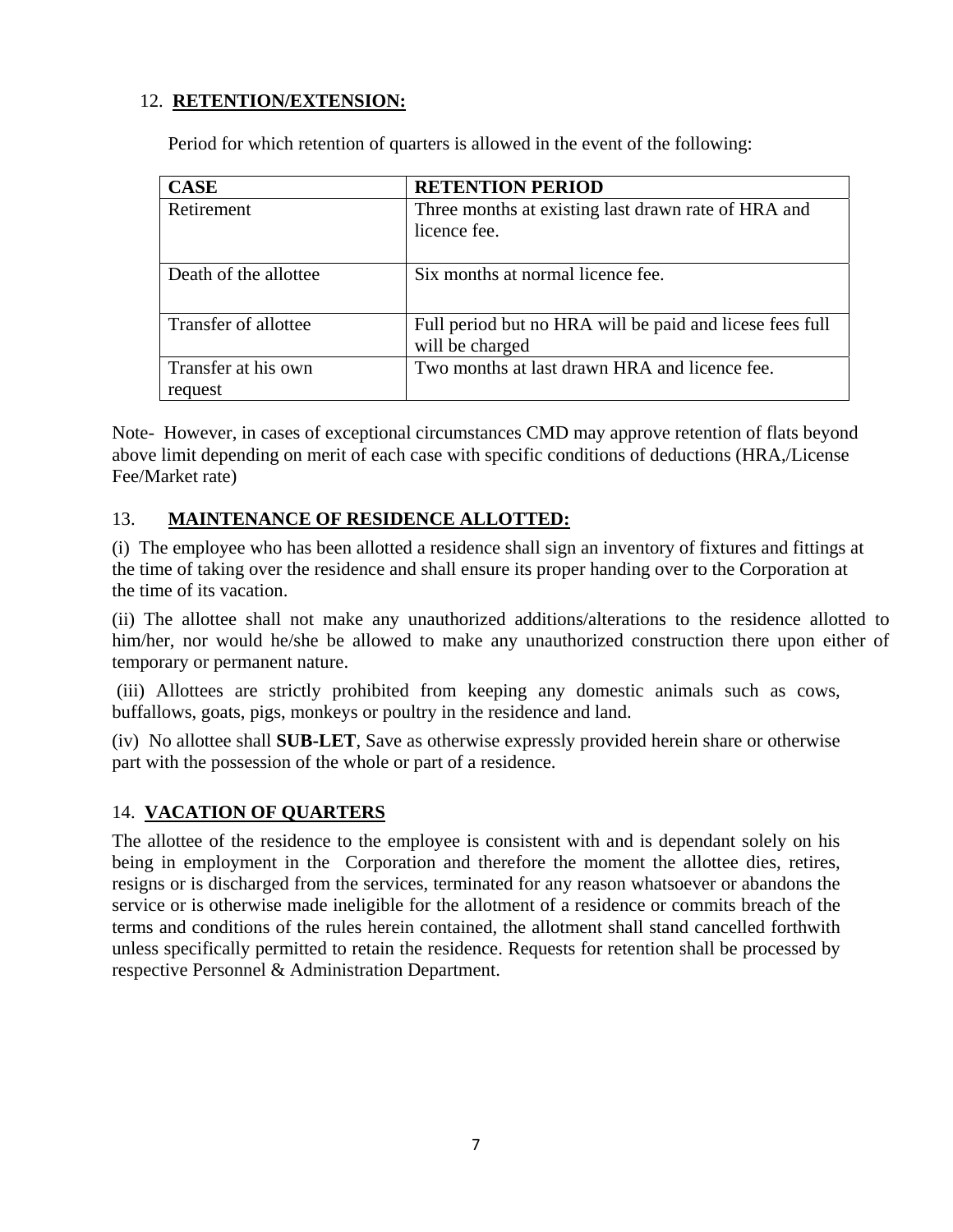## **15. NON ELIGIBILITY FOR HRA**

I. Employees will not be eligible for payment of HRA under the following conditions:-

a) Where both husband and wife are employees of the Corporation and are residing in a quarter allotted to one of them. In such cases, the other employee will also be deemed to be an allottee and will not therefore be eligible for House Rent Allowance. The same consideration will apply where two or more employees working in the Corporation stay in quarters allotted to any one of them or

b) When employee resides in an accommodation allotted to his/ her parent(s)/sons/ daughters by the Central/ State Government, other PSUs (Central or State), Nationalized Banks, LIC, other Central/ State Government Organizations, Port Trusts, Semi-Government Organizations such as Municipality, etc. or

c) When spouse of the employee has been allotted accommodation at the same Station by the Central/ State Government, other PSUs (Central or State), Nationalized Banks, LIC, other Central/ State Government Organisations, Port Trusts, Semi-Government Organizations such as Municipality, etc., whether the employee resides in that accommodation or not. Intimation about the nonentitlement for HRA as above to the P&A Department would be the responsibility of the employee concerned, whenever the event occurs.

## 16. **SPECIAL POWERS**

The CMD will have the authority to approve relaxation of any of the provisions of these Rules and / or the supplementary rules and / or the amendments issued thereto in respect of a category or categories of employees for reasons to be recorded in writing.

\*\*\*\*\*\*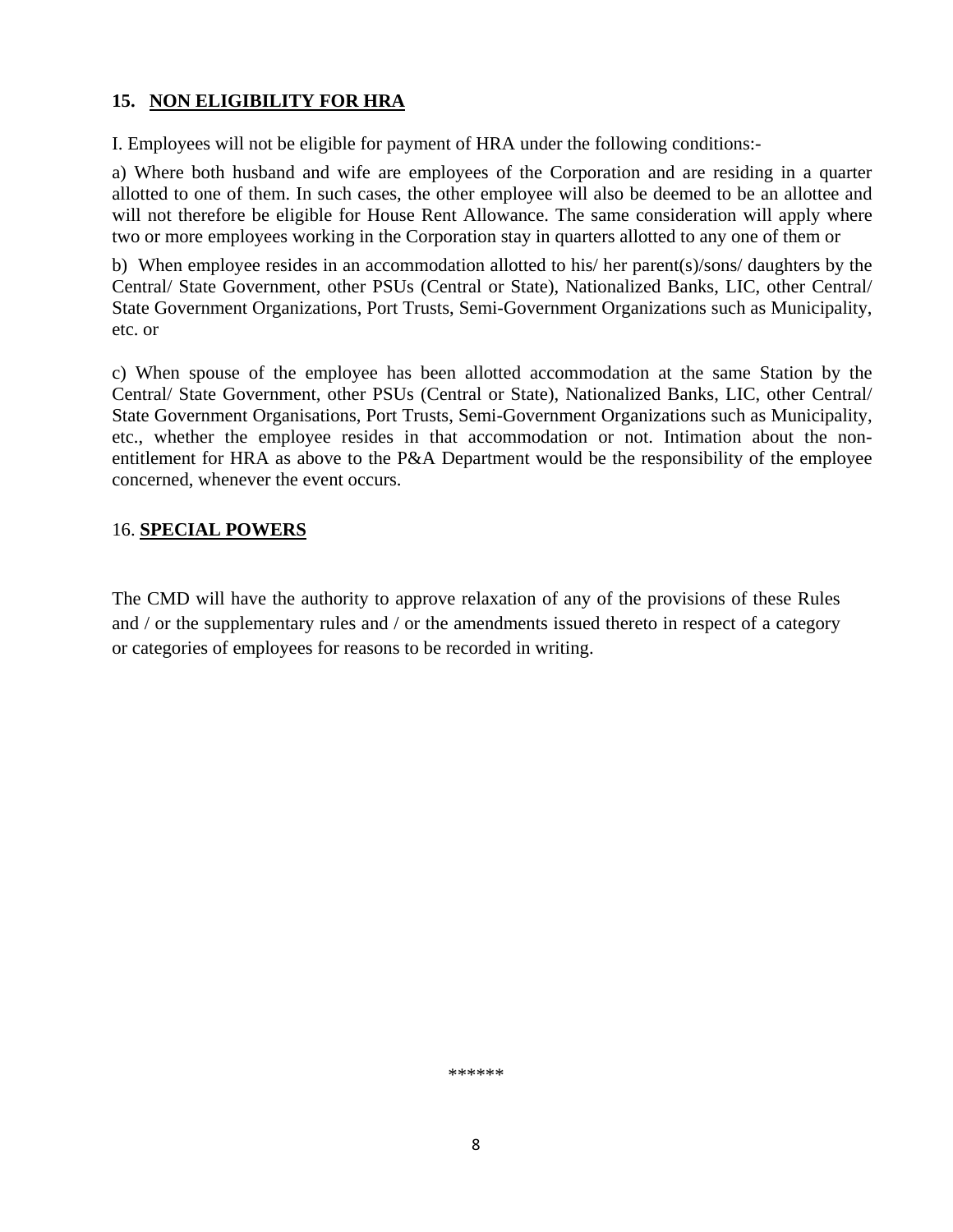## **ARTIFICIAL LIMBS MANUFACTURING CORPORTATION OF INDIA (Govt. of India Enterprises) G .T. Road, Kanpur -209217**



# **REQUEST FORM FOR ALLOTMENT OF CORPORATION'S QUARTER AT ALIMCO HQ KANPUR**

\_\_\_\_\_\_\_\_\_\_\_\_\_\_\_\_\_\_\_\_\_\_\_\_\_\_\_\_\_\_\_\_\_\_\_\_\_\_\_\_\_\_\_\_\_\_\_\_\_\_\_\_\_\_\_\_\_\_\_\_\_\_\_\_\_\_\_\_\_\_\_\_\_\_\_\_\_\_

\_\_\_\_\_\_\_\_\_\_\_\_\_\_\_\_\_\_\_\_\_\_\_\_\_\_\_\_\_\_\_\_\_\_\_\_\_\_\_\_\_\_\_\_\_\_\_\_\_\_\_\_\_\_\_\_\_\_\_\_\_\_\_\_

\_\_\_\_\_\_\_\_\_\_\_\_\_\_\_\_\_\_\_\_\_\_\_\_\_\_\_\_\_\_\_\_\_\_\_\_\_\_\_\_\_\_\_\_\_\_\_\_\_\_\_\_\_\_\_\_\_\_\_\_\_\_\_\_\_\_\_

\_\_\_\_\_\_\_\_\_\_\_\_\_\_\_\_\_\_\_\_\_\_\_\_\_\_\_\_\_\_\_\_\_\_\_\_\_\_\_\_\_\_\_\_\_\_\_\_\_\_\_\_\_\_\_\_\_\_\_\_\_\_\_\_\_\_\_\_\_\_\_\_\_

\_\_\_\_\_\_\_\_\_\_\_\_\_\_\_\_\_\_\_\_\_\_\_\_\_\_\_\_\_\_\_\_\_\_\_\_\_\_\_\_\_\_\_\_\_\_\_\_\_\_\_\_\_\_\_\_\_\_\_\_\_\_\_\_\_\_\_\_\_\_\_\_\_\_\_\_\_

\_\_\_\_\_\_\_\_\_\_\_\_\_\_\_\_\_\_\_\_\_\_\_\_\_\_\_\_\_\_\_\_\_\_\_\_\_\_\_\_\_\_\_\_\_\_\_\_\_\_\_\_\_\_\_\_\_\_\_\_\_\_\_\_\_\_\_\_\_\_\_\_\_\_\_\_\_

\_\_\_\_\_\_\_\_\_\_\_\_\_\_\_\_\_\_\_\_\_\_\_\_\_\_\_\_\_\_\_\_\_\_\_\_\_\_\_\_\_\_\_\_\_\_\_\_\_\_\_\_\_\_\_\_\_\_\_\_\_\_\_\_\_\_\_\_\_\_\_\_\_\_\_\_\_

\_\_\_\_\_\_\_\_\_\_\_\_\_\_\_\_\_\_\_\_\_\_\_\_\_\_\_\_\_\_\_\_\_\_\_\_\_\_\_\_\_\_\_\_\_\_\_\_\_\_\_\_\_\_\_\_\_\_\_\_\_\_\_\_\_\_\_\_\_\_\_\_\_\_\_\_\_\_

Colored Passport Size Photograph with self attested across

1. Name of the Applicant:

2. Designation:

3. Father's/Husband's Name:

4. Date of Joining. of the Applicant:

5. Address:

a) Local Address:

b) Permanent Address:

6. Mobile No.

7. Email ID (if any):

8. Identity Proof of the following (the photocopy is to be attached):

a) Voter Card [ ] b) PAN Card [ ] c) Aadhaar Card [ ]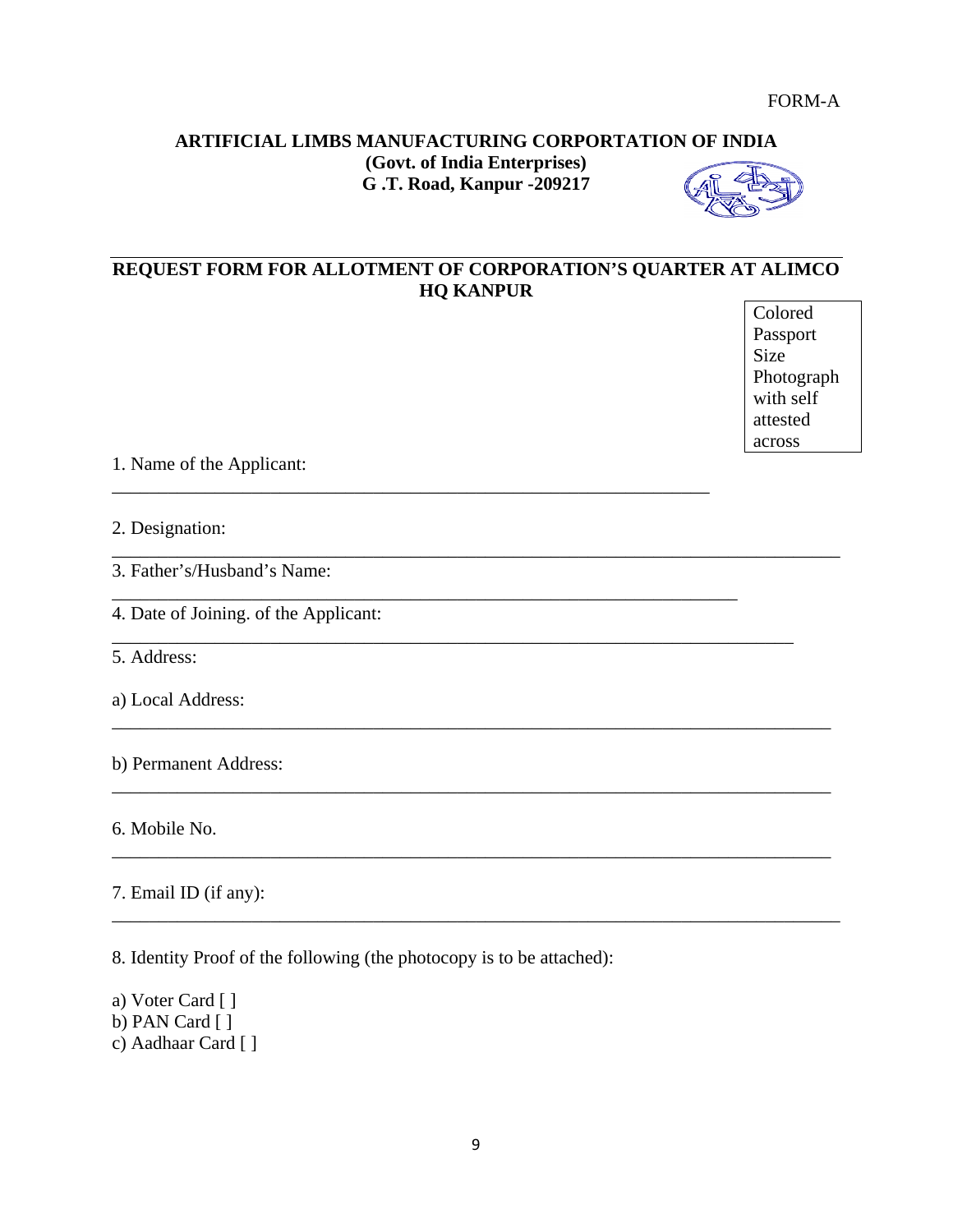9. Name of Department: \_\_\_\_\_\_\_\_\_\_\_\_\_\_\_\_\_\_\_\_\_\_\_\_\_\_\_\_\_\_\_\_\_\_\_\_\_\_\_\_\_\_\_\_\_\_\_

10. Date of superannuation from service \_\_\_\_\_\_\_\_\_\_\_\_\_\_\_\_\_\_\_\_\_\_\_\_\_\_\_\_\_\_\_\_\_\_\_\_\_\_\_\_\_\_\_\_\_

11. Whether the applicant is having any quarter/flat from any Govt./PSU bodies or owned house (s)/flat (s) (If any give details):

12. Type of quarter required by the applicant:

\_\_\_\_\_\_\_\_\_\_\_\_\_\_\_\_\_\_\_\_\_\_\_\_\_\_\_\_\_\_\_\_\_\_\_\_\_\_\_\_\_\_\_\_\_\_\_

13. Family Details: **\_\_\_\_\_\_\_\_\_\_\_\_\_\_\_\_\_\_\_\_\_\_\_\_\_\_\_\_\_\_\_\_\_\_\_\_\_\_\_\_\_\_\_\_\_\_\_\_\_\_\_\_\_\_\_\_\_\_\_\_\_\_**

14. Declaration by the applicant:

I hereby declare that the above information furnished by me are correct/true to the best of my knowledge. I have read and understood all the terms & conditions and shall abide by the 's rules in this regards.

**(Signature of the Applicant)** 

Checked by (for office use only):

## **A C K N O W L E D G E M E N T**

(Applicant must take this slip after submitting the application from office)

- 1. Name of the Applicant:\_\_\_\_\_\_\_\_\_\_\_\_\_\_\_\_\_\_\_\_\_\_\_\_\_\_\_\_\_\_\_\_\_\_\_
- 2. Form No. \_\_\_\_\_\_\_\_\_\_\_\_\_\_\_\_\_\_\_\_\_\_\_\_\_\_\_\_\_\_\_\_\_\_\_\_\_\_\_\_\_\_\_\_\_\_\_\_\_\_\_

3. Date of received of application: \_\_\_\_\_\_\_\_\_\_\_\_\_\_\_\_\_\_\_\_\_\_\_\_\_\_\_\_\_\_\_\_\_

(Signature of the official)